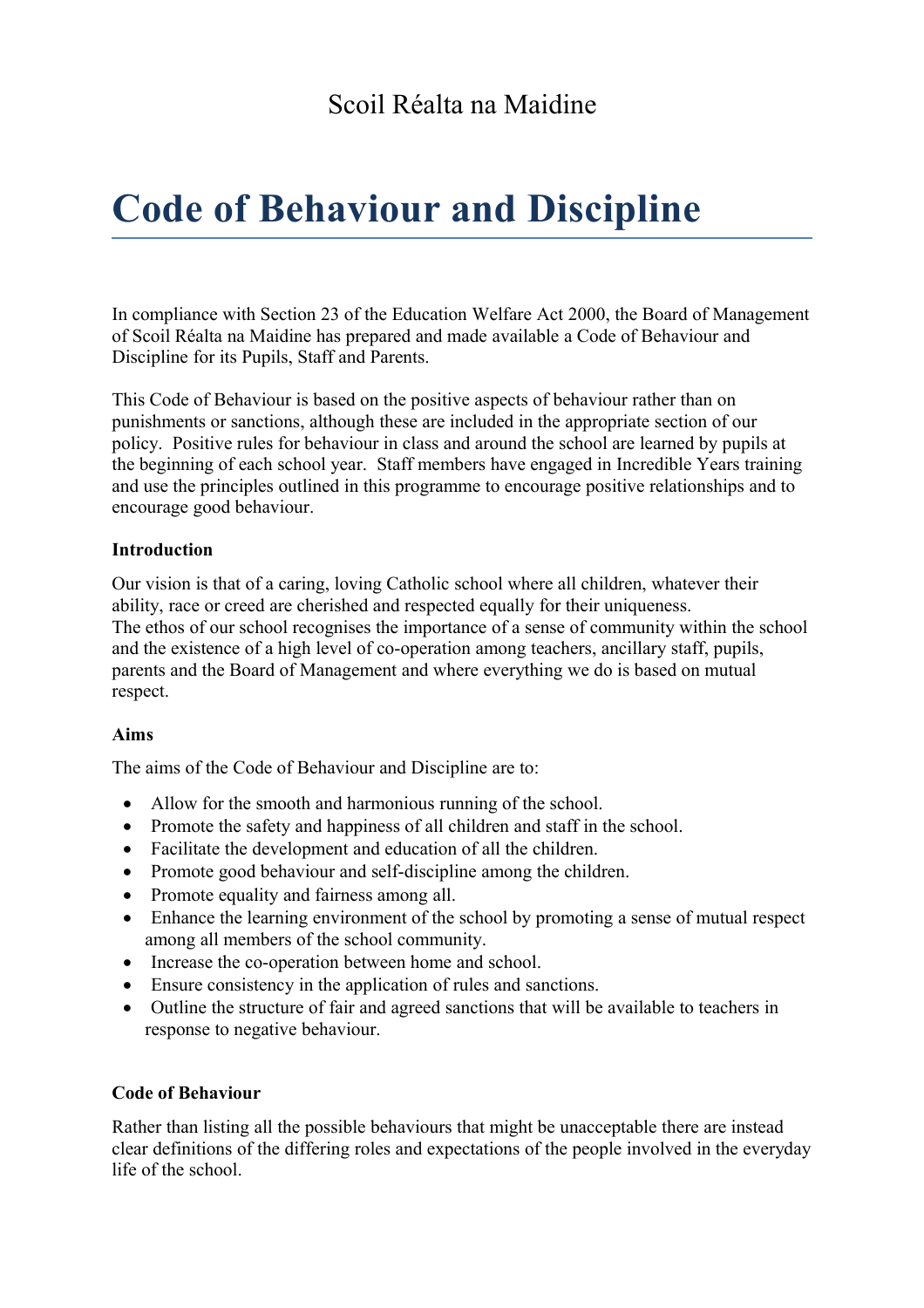## **Expectations of Pupils**

The school expects that pupils will:

- Attend school regularly and not miss days without good reason.
- Arrive on time.
- Not leave during the day without permission.
- Respect all school property.
- Wear the school uniform.
- Show respect for yourself and others.
- Avoid swearing, fighting or name calling.
- Listen to messages given and do as requested.
- Move quietly around the school and avoid causing disturbance.
- Keep the school tidy and litter-free.

Teachers expect that pupils will:

- Show him/her courtesy and respect.
- Accept his/her authority and responsibility and his/her right to teach and impose sanctions on those who behave badly.
- Come to school on time and have all the necessary materials.
- Listen when others are talking.
- Avoid distracting behaviour.
- Participate in all class activities.
- Follow the rules drawn up by pupils' class and school.

Fellow students expect that pupils will:

- Not bully them (Anti-Bullying Policy).
- Show acceptance and respect their differing personalities.
- Respect their property.
- Listen to them and acknowledge them.
- Share equipment and resources with them.
- Allow them to be part of the group.
- Speak to them with courtesy and respect.

## **Expectations of Scoil Réalta na Maidine**

Pupils expect that school will be:

- Safe.
- Happy.
- Suited to their learning style.
- Encouraging and supportive.
- Affirmation of pupils of all abilities.
- Able to deal with bullying and supportive of victims.

Parents/guardians expect that there will be:

- A safe and happy environment for their child.
- Recognition and provision for the individual differences of pupils.
- Support for children who need it.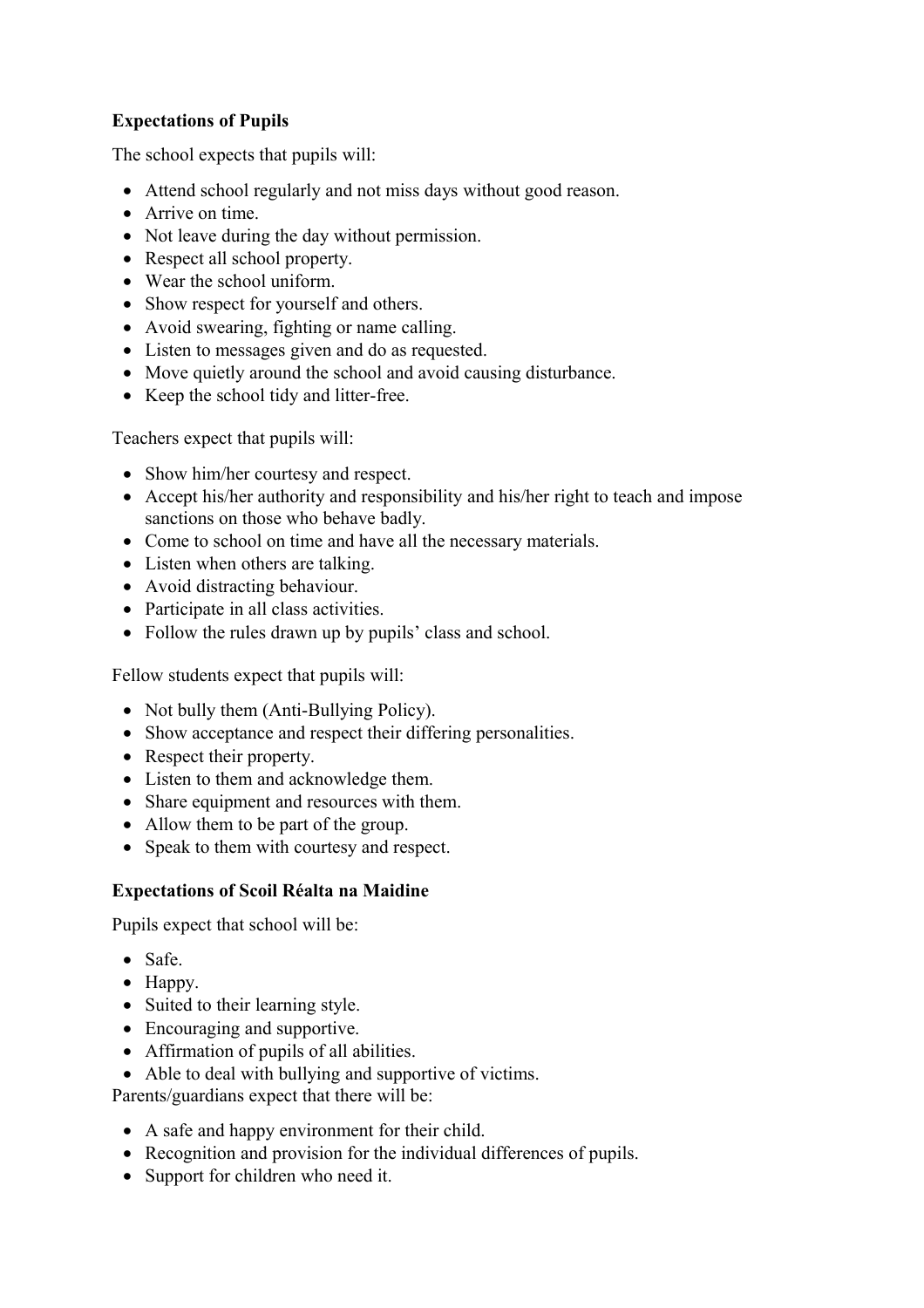- Fairness and consistency in the way children are dealt with.
- An atmosphere of support and inclusion rather than criticism.
- Contact at an early stage to inform them of any problems.
- A willingness to listen to their viewpoint.
- Suggestions and support about problems in school.

Teachers expect that there will be:

- Mutual support and encouragement.
- Co-operation to achieve the school's aims and objectives.
- A fair and consistent implementation of the school's discipline policy.
- A consistent approach to managing behaviour.
- An atmosphere that encourages professional development and a willingness to learn and change.

#### **Expectations of Parents/Guardians**

The school expects that you will:

- Be aware of the various policies and codes of the school and the expectation of pupils (See [www.scoilrealta.ie](http://www.scoilrealta.ie/) ).
- Show support for teachers in their implementation of the school's Behaviour Policy.
- Support your child in his school work.
- Check and sign homework.
- Ensure the punctuality and regular attendance of your child.
- Ensure he has the necessary materials and uniform.
- Ensure that he has a substantial, healthy lunch.
- Ensure your child has a positive attitude to and abides by the school and class rules.
- Never undermine the authority of the school or teachers.
- Promote respect for teachers and other school personnel.
- Give a contact number where you can be reached in an emergency.
- Be available to discuss a problem.
- Make an appointment to discuss any concerns.

Your child expects that you will:

- Look after his basic needs.
- Be interested in, support, praise and encourage his work in school.
- Be interested in, support, praise, encourage and check his homework.

#### **School Rules**

The rules outlined in this policy provide clear guidelines for members of our school community. The School Rules are on display throughout the school in a language that pupils understand.

| <b>WALK</b>           | Red    | Safety        |
|-----------------------|--------|---------------|
| <b>BE NICE</b>        | Green  | Respect       |
| <b>TELL THE TRUTH</b> | Yellow | Communication |
| <b>WORK HARD</b>      | Blue   | Learning      |
| <b>UNIFORM</b>        | Green  | Respect       |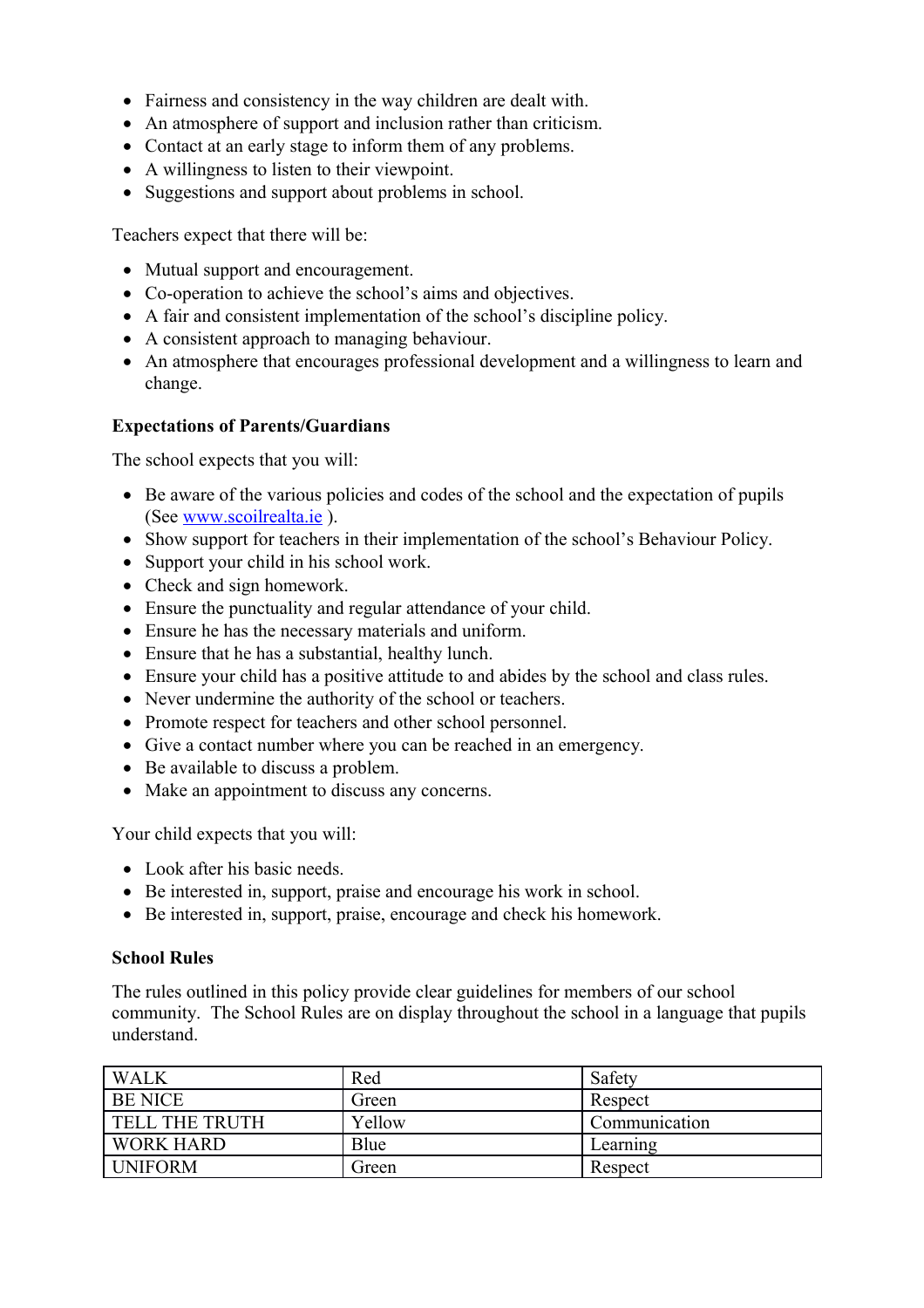## **Rewards**

Rewarding good behaviour is a very important part of our Code of Behaviour and Discipline. The following strategies may be used to reward good behaviour:

- Dalta na seachtaine.
- Positive notes home.
- Praise (in public/private).
- Certificate.
- Homework pass.
- Class reward (e.g. extra time in yard).
- Mention at Assembly.
- Golden Time.

## **Restorative Practices**

An important part of our school approach to behaviour is the concept of 'Restorative Practices'. See Restorative Practices Policy.

#### **Sanctions**

Sanctions are used in a corrective way and are intended to help the child to change and improve his behavioural patterns.

Disciplinary Actions and Sanctions to deal with Misdemeanours:

The degree of misdemeanours, i.e. level 1, 2 or 3, will be judged by the teachers and/or Principal based on a common sense approach with regard to the gravity/frequency of such misdemeanours.

## **Level 1**

## **Level 1 Behaviours**

## **These behaviours are those that interfere with the orderly learning environment of the school classroom and common areas, including the school yard.**

Listed below are some examples of the types of Behaviour that are included in Level 1. Please note that this list is not exhaustive.

- Failure to prepare for class, as defined by individual teachers.
- Running in hallways or classrooms.
- Disturbing the work of others.
- Disrespectful language, tone or manner.
- Ignoring staff requests.
- Rough play.
- Not wearing uniform.

## **Level 1 Disciplinary Actions**

- 1. Verbal reprimand.
- 2. Removal from group (time out).
- 3. Referral to another classroom.
- 4. Note/line to be signed by parents/guardians.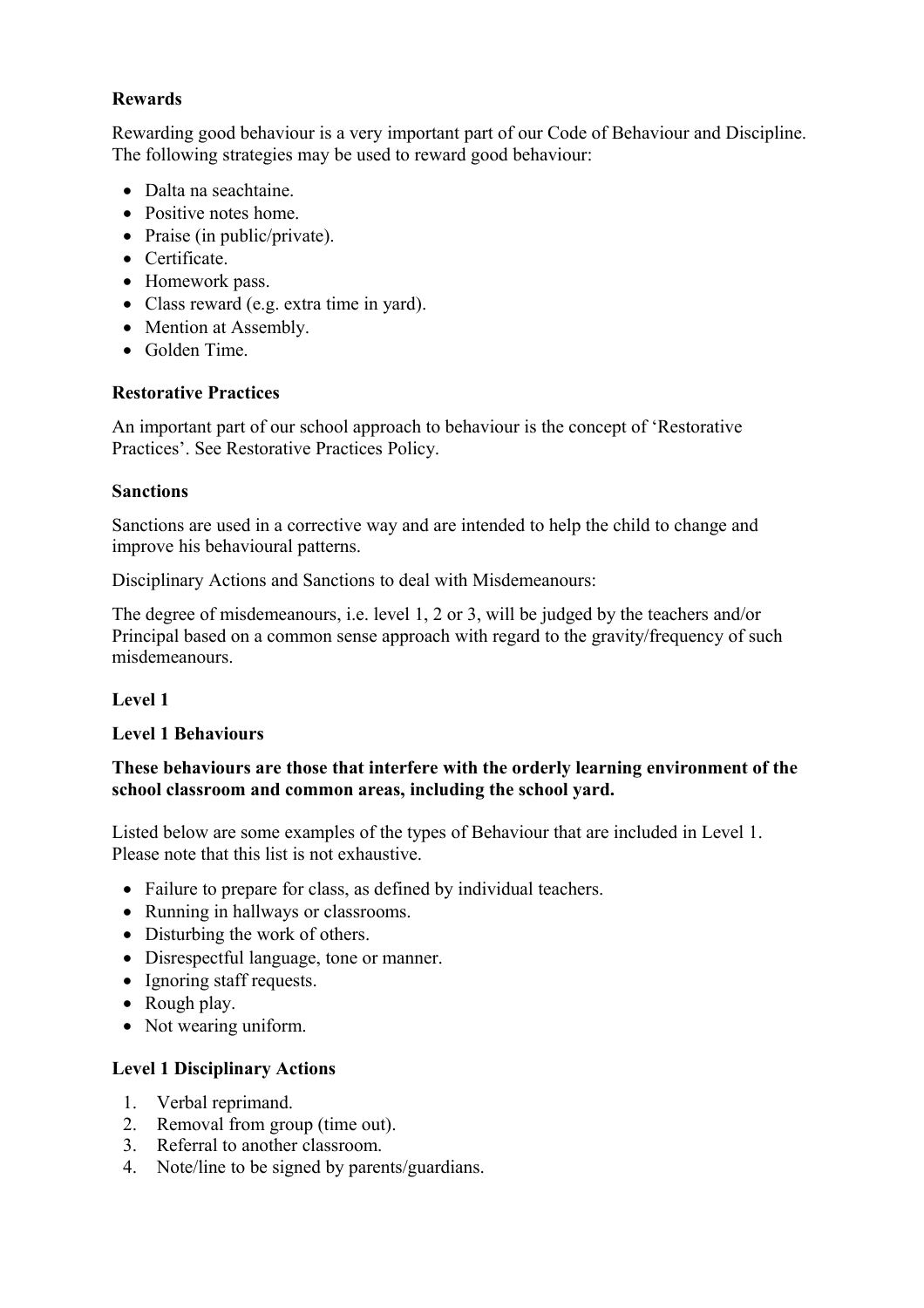- 5. Extra work/detention during lunch time.
- 6. Verbal communication with parents/guardians.

#### **Level 1 Supportive Interventions**

- 1. Classroom based interventions.
- 2. Discussion with the pupil.
- 3. Communication with parents/guardians.

A record is kept of regular instances of misdemeanour.

Following 5 instances the teacher will contact parents/guardians of the child to discuss behaviour. Teachers communicate with parents sooner rather than later.

- Following this if the child continues with misdemeanours the pupil is sent to Principal/Deputy Principal.
- Principal/Deputy Principal meets parents/guardians concerning behaviour.

## **Level 2**

#### **Level 2 Behaviours**

#### **These behaviours are those that seriously interfere with the orderly environment of the school and are potentially dangerous to the safety of students and staff.**

Listed below are some of the types of behaviour that are included in Level 2. Please note that the list is not exhaustive.

- Repeated instances of Level 1 behaviour which have not been modified by intervention.
- Behaviour which is dangerous to self or others (e.g. pushing or hitting).
- Intentionally damaging school or personal property.
- Stealing.
- Derogatory reference to another person's race, gender, religion, physical condition, disability or ethnic origin.
- Possession or use of dangerous toys or sporting equipment.

#### **Level 2 Disciplinary Actions**

- 1. In school supervised detention.
- 2. A record is kept of all serious misdemeanours. The supervising teacher completes an Incident Report. In certain instances, it deemed appropriate, pupils involved write a report on the incident. Copies of all reports are kept by the class teacher and the Principal.
- 3. Pupils may be removed from activity if endangering self or others.
- 4. Pupil is sent to Principal/Deputy Principal.
- 5. Principal/Deputy Principal contacts parents/guardians.
- 6. Suspension procedures may follow if deemed necessary by the school.

#### **Level 2 Supportive Interventions**

- 1. Team conference to include classroom teacher, other involved staff, Deputy Principal or Principal.
- 2. Request for assistance from external agencies such as N.E.P.S., N.C.S.E., C.A.M.H.S.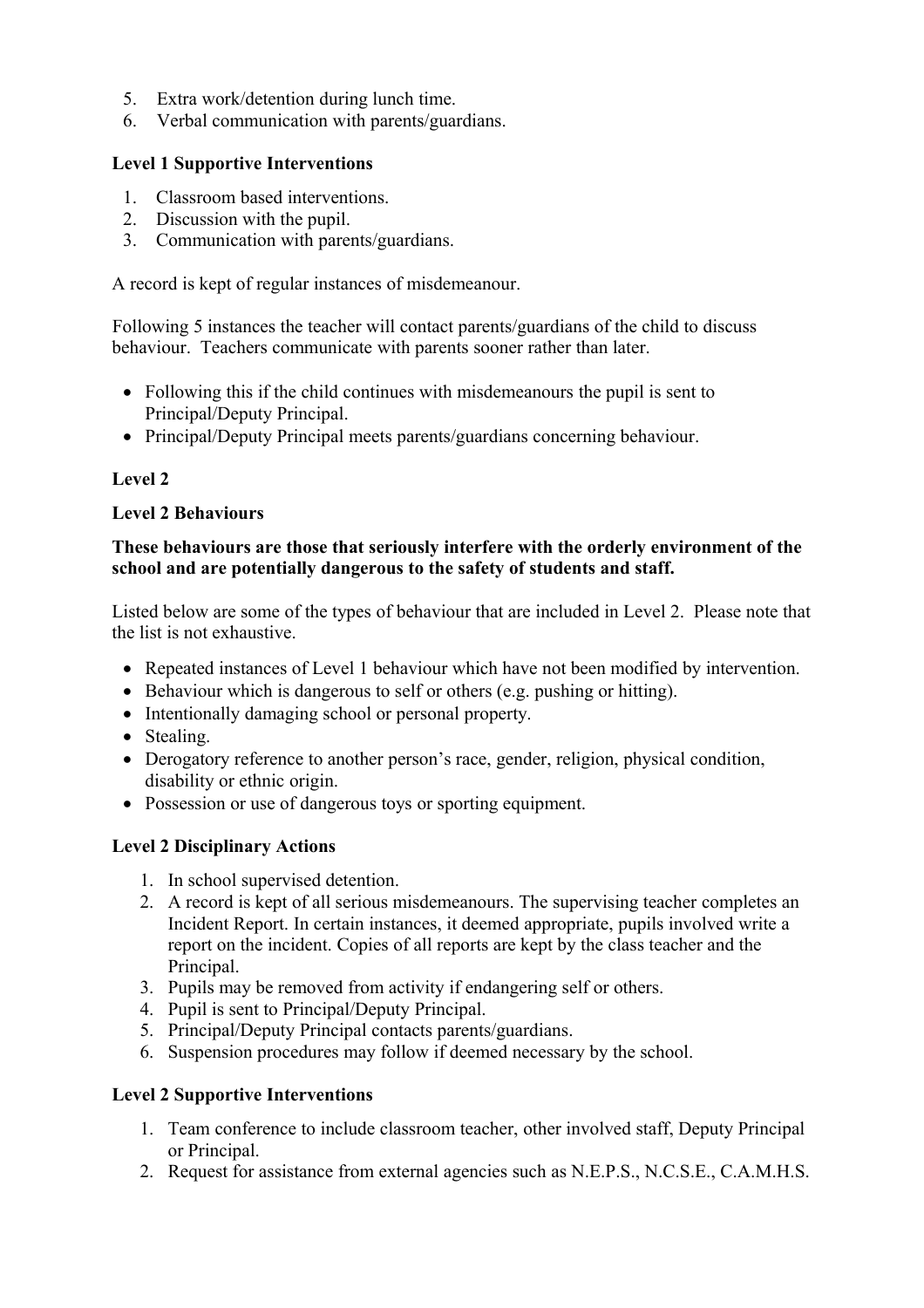3. Referral for psychological assessment (with parental/guardian consent).

## **Level 3**

## **Level 3 Behaviours**

**These behaviours endanger the immediate health, safety and personal well-being of the pupils and staff of the school. They represent a direct threat to the orderly operation of the school. Situations which involve illegal activity may result in contact with an Garda Síochána after parents/guardians have been informed.**

Listed below are some of the types of behaviour that are included in Level 3. Please note that this list is not exhaustive.

- 1. Repeated instances of Level 2 behaviour which have not been modified by intervention.
- 2. Deliberately vandalizing school property.
- 3. Aggressive, threatening or violent behaviour towards a teacher or pupil.
- 4. Bringing alcohol, drugs, cigarettes or matches to school, possession of weapons.

## **Level 3 Disciplinary Actions**

- 1. Principal/Deputy Principal contacts parents/guardians.
- 2. A record is kept of all serious misdemeanours. The supervising teacher completes an Incident Report. In certain instances, if deemed appropriate, pupils involved write a report on the incident. Copies of all reports are kept by the class teacher and the Principal.
- 3. Suspension or expulsion may be considered.

## **Level 3 Supportive Interventions**

- 1. Team conference to include classroom teacher, other involved staff, Deputy Principal or Principal.
- 2. Request for assistance from outside agencies such as N.E.P.S., N.C.S.E., C.A.M.H.S.
- 3. Referral for psychological assessment.

## **Procedures for Suspensions**

Definition of suspension:

'requiring a student to absent himself from the school for a specified limited period of school days' (Developing a Code of Behaviour Guidelines for Schools N.E.W.B.)

## **Authority to Suspend**

The Board of Management of Scoil Réalta na Maidine has formally and in writing delegated the authority to impose an 'immediate suspension' to the Principal Teacher. An immediate suspension may be for a period of one to three days depending on the severity of the specific behaviour, in exceptional circumstances and with the approval of the Chairperson of the Board of Management the suspension may be for a longer period but in any event will not exceed 5 school days.

Furthermore the Board of Management has formally and in writing designated to the Principal Teacher the authority to impose an 'automatic suspension' for named behaviours outlined in this policy. An automatic suspension may be for a period of one to three days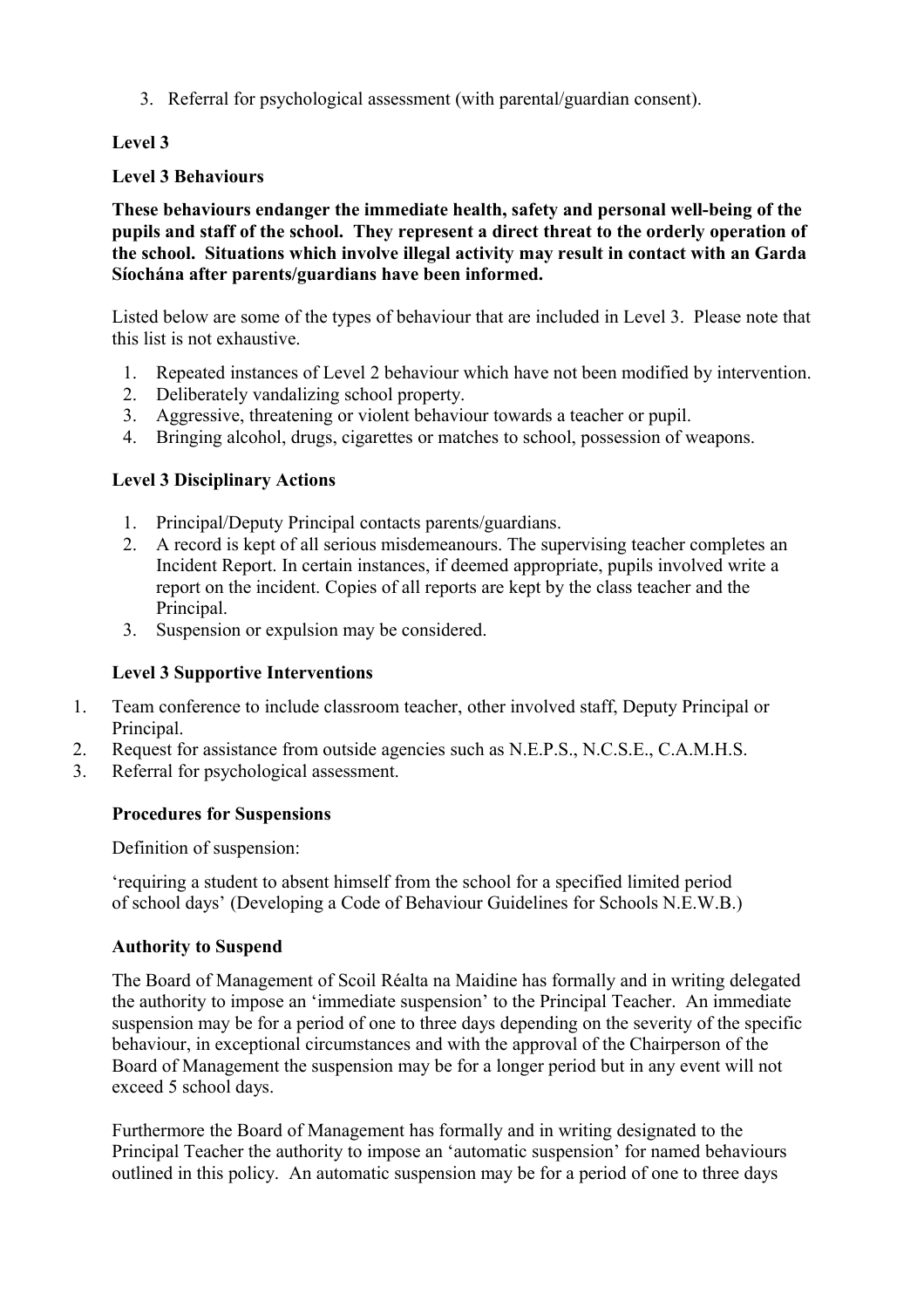depending on the severity of the specific behaviour, in exceptional circumstances and with the approval of the Chairperson of the Board of Management the suspension may be for a longer period of time but in any event will not exceed 5 school days.

The Board of Management retains its authority to suspend in all other cases/circumstances.

### **Immediate Suspension and Automatic Suspension**

An immediate suspension will be deemed to be necessary where after a preliminary investigation the Principal reaches the determination that the continued presence of the pupil in the school at the time would represent a serious threat to the safety and wellbeing of the pupil, other pupils or staff of the school. An immediate suspension may be for a period of one to three school days depending on the severity of the specific behaviour, in exceptional circumstances and with the approval of the Chairperson of the Board of Management the suspension may be for a longer period but in any event will not exceed 5 school days.

An automatic suspension is a suspension imposed for named behaviours. The Board of Management of Scoil Réalta na Maidine, having given due consideration for its duty of care as prescribed by Health & Safety Legislation, has determined that the following named behaviours will incur automatic suspension as a sanction:

- Physical assault/violence resulting in bodily harm to a pupil or member of staff.
- Physical violence resulting in serious damage to school property.
- Leaving the school without permission during the school day.

An automatic suspension may be for a period of one to three days depending on the severity of the specific behaviour, in exceptional circumstances and with the approval of the Board of Management the suspension may be for a longer period but in any event will not exceed 5 school days.

Parents/guardians will be informed of an immediate or automatic suspension by telephone and arrangements will be made with them for the pupil to be collected. In no circumstances will a pupil be sent home from school prior to his parents/guardians being notified. Formal written notification of the suspension will be issued in due course, but no later than 2 school days after the imposition of the suspension. Such a notification will detail:

- The duration of the suspension and the dates on which the suspension will begin and end.
- The reasons for the suspension.
- Any study programme to be followed.
- The arrangements for returning to school, including any commitments to be entered into by the pupil and the parents/guardians.

The Board of Management acknowledges that the decision to impose either an automatic or immediate suspension does not remove the duty to follow due process and fair procedures. In this regard, and following a formal investigation to be completed no later than 2 school days after the incident, the Board will invite the pupil and his parents/guardians to discuss

- The circumstances surrounding the suspension.
- Interventions to prevent a reoccurrence of such conduct.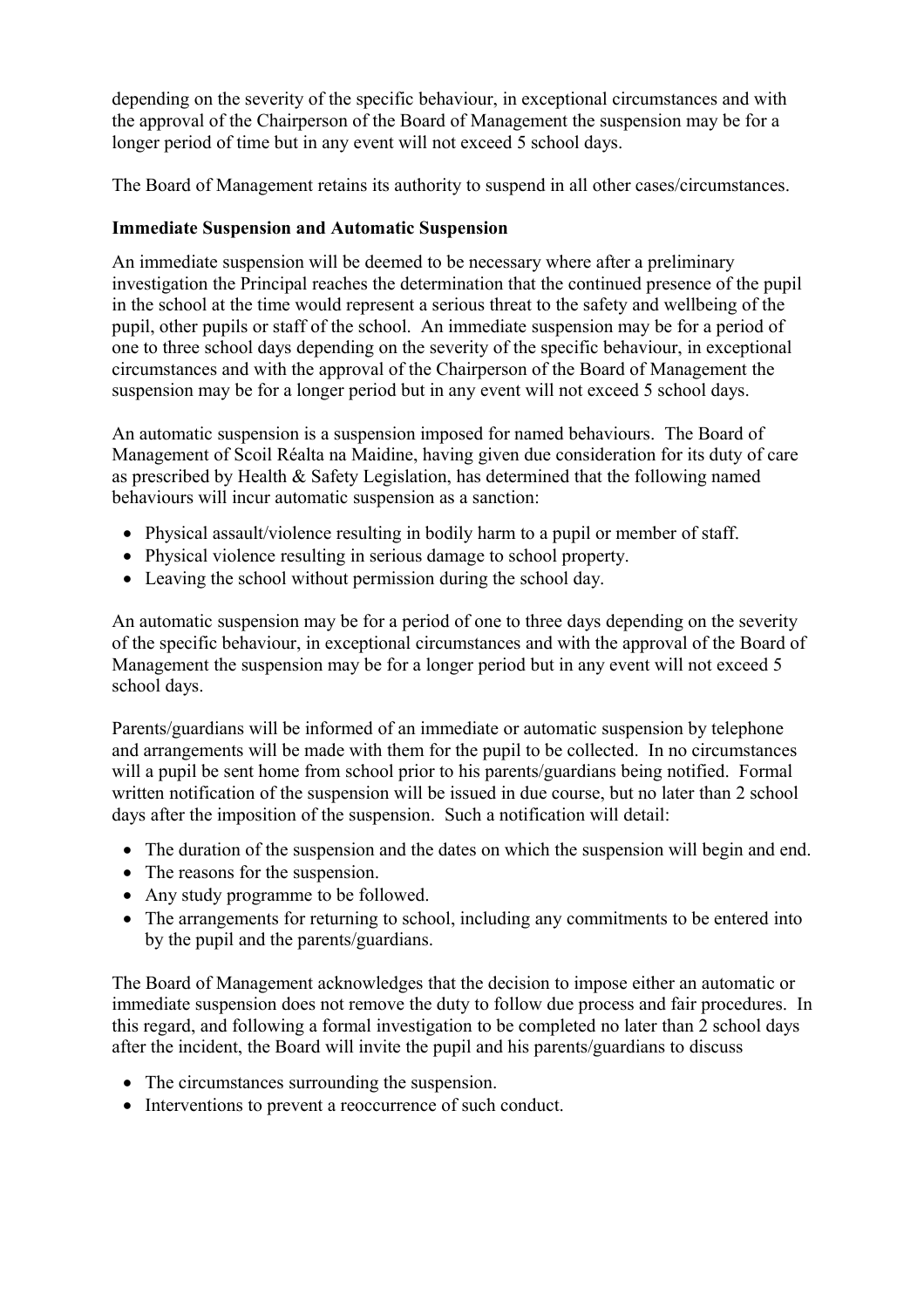The Board of Management of Scoil Réalta na Maidine acknowledges the fundamental importance of impartiality in the investigation process. In this regard the following undertaking is given:

No person with a vested interest or personal involvement in the matter will be involved in the organisation or implementation of the investigation procedure.

#### **Procedures in regard to Other Suspensions**

In cases other than those of immediate or automatic suspension the following procedures will apply:

Where a preliminary assessment of the fact confirms serious misbehaviour that could warrant suspension, the Board of Management of Scoil Réalta na Maidine will initiate a formal investigation of the matter.

The following procedures will be observed:

A written letter containing the following information will issue to parents/guardians.

- 1. Details of the alleged misbehaviour, details of the impending investigation process and notification that the allegation could result in suspension.
- 2. An invitation to a meeting, to be scheduled no later than 5 school days from the date of the letter, where parents/guardians are provided with an opportunity to respond before a decision is made or sanction is imposed.

The Board of Management of Scoil Réalta na Maidine acknowledges the fundamental importance of impartiality in the investigation and decision making process. In this regard the following undertakings are given:

- 1. No person with a vested interest or personal involvement in the matter will be involved in the organisation or implementation of the investigation procedure, nor will such a person be involved in the decision making process.
- 2. The person/persons involved in the investigation process will, on presentation of a full report of the facts, absent himself/herself/themselves from the decision making process.

Where a decision to suspend has been made the Chairperson of the Board of Management will provide written notification to the parents/guardians and the pupil of the decision. The letter will confirm:

- The duration of the suspension and the dates on which the suspension will begin and end.
- The reason for the suspension.
- Any study programme to be followed.
- The arrangements for returning to school, including any commitments to be entered into by the pupil and the parents/guardians.
- The provision for an appeal to the Board of Management.

Where a suspension brings the total number of days for which the pupil has been suspended in the current school year to twenty days the parents/guardians will be informed of their right to appeal to the Secretary General of the Department of Education and Skills under Section 29 of the Education Act 1998 and will provide the information on the submission of such an appeal.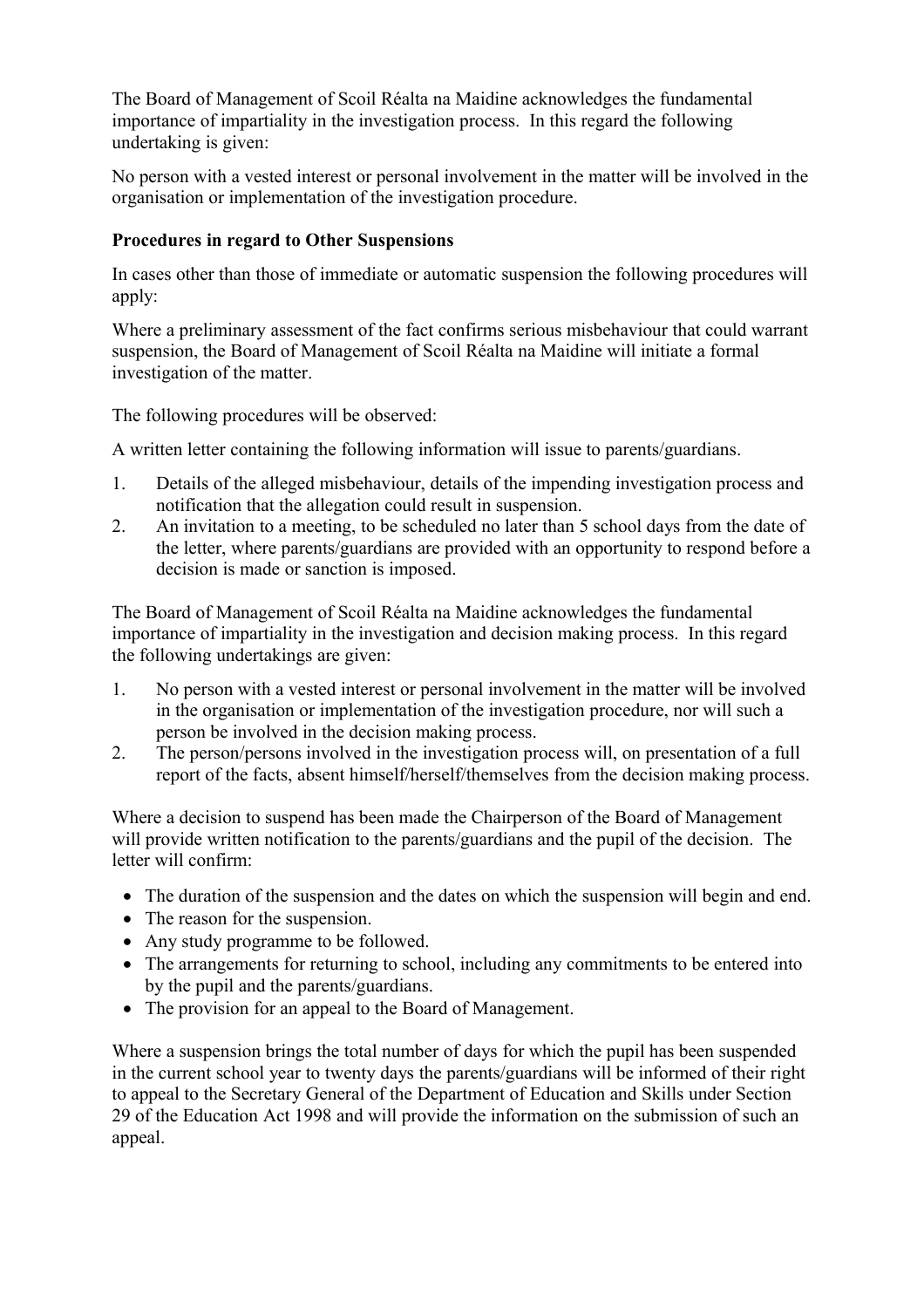## **Expulsion**

### **Definition of Expulsion**

A student is expelled from a school when a Board of Management makes a decision to permanently exclude him from the school, having complied with the provisions of Section 24 of the Education Welfare Act 2000.

## **Authority to Expel**

The authority to expel a pupil is reserved by the Board of Management.

## **Procedures in Respect of Expulsion**

Where a preliminary assessment of the facts confirms serious misbehaviour that could warrant expulsion the following procedures will apply:

A detailed investigation will be carried out under the direction of the Principal or a nominee of the Board of Management.

As part of the investigation a written letter containing the following information will issue to the parents/guardians:

- 1. Details of the alleged misbehaviour, details of the impending investigation process, and notification that the allegation could result in expulsion.
- 2. An invitation to a meeting, to be scheduled no later than 5 school days from the date of the letter, where parents/guardians are provided with an opportunity to respond.

Where the Principal or Board nominee forms a view, based on the investigation of the alleged misbehaviour, that expulsion may be warranted, the Principal or nominee makes a recommendation to the Board of Management to consider expulsion.

In this event the Principal or nominee will:

- 1. Inform the parents/guardians that the Board of Management is being asked to consider expulsion.
- 2. Ensure that the parents/guardians have records of the allegations against the student, the investigation and written notice of the grounds on which the Board of Management is being asked to consider expulsion.
- 3. Provide the Board of Management with the same comprehensive records as are given to the parents/guardians.

#### **Consideration by the Board of Management of the Principal's or Nominee's Recommendations and the Holding of a Hearing**

If, having considered the report, the Board of Management decides to consider expelling a student a hearing will be scheduled.

The parents/guardians will be notified in writing:

- 1. As to the date, location and time of the hearing.
- 2. Of their right to make a written and oral submission to the Board of Management.
- 3. That they may if they so choose be accompanied at the hearing.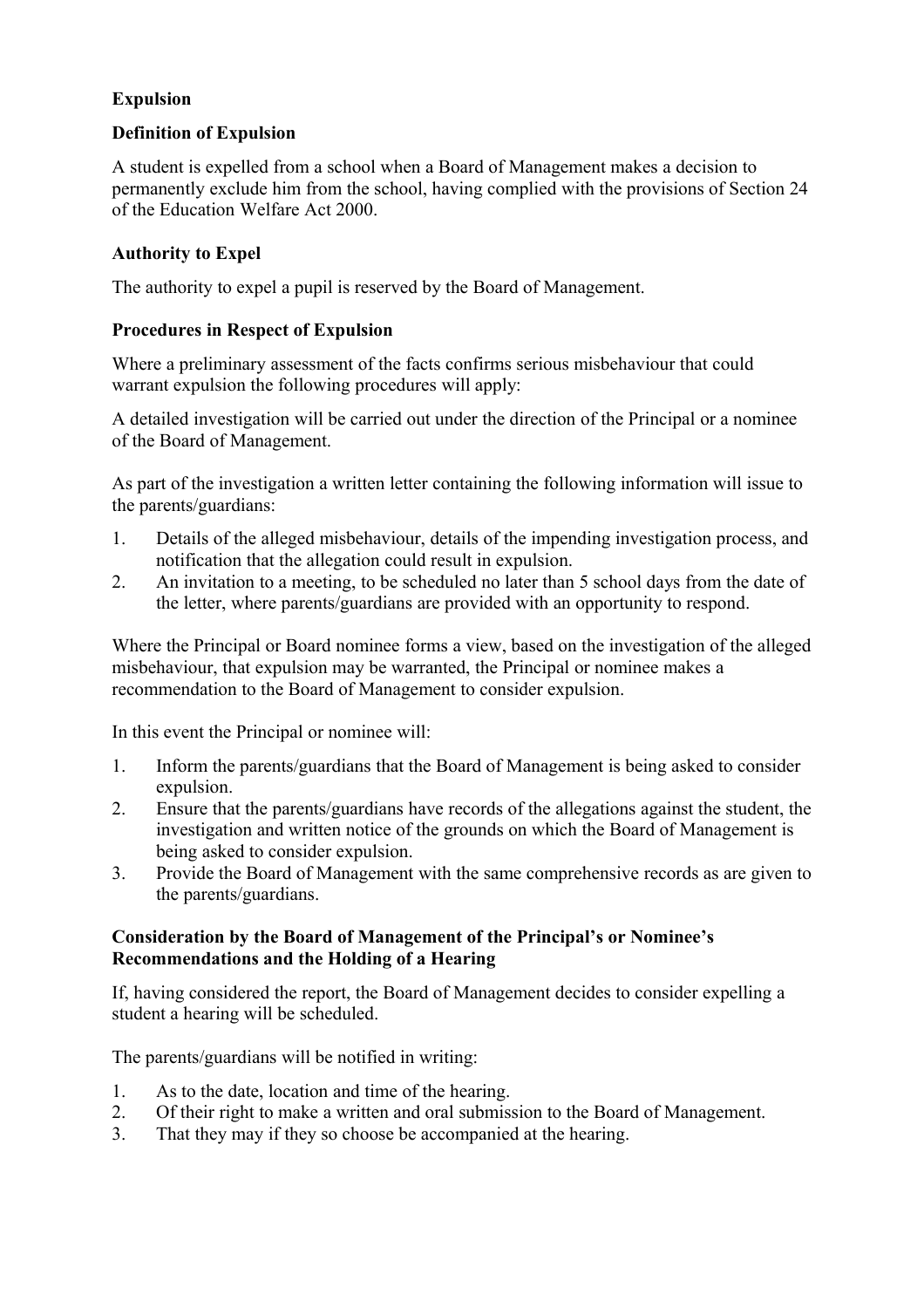The Board of Management undertakes that the timing of such written notification will ensure that the parents/guardians have enough notice to allow them to prepare for the hearing.

In respect of the expulsion hearing the Board of Management gives an undertaking that:

- 1. The meeting will be properly conducted in accordance with Board procedures.
- 2. The Principal/nominee and the parents/guardians will present their case to the Board in each other's presence.
- 3. Each party will be given the opportunity to directly question the evidence of the other party.
- 4. The parents/guardians may make their case for a lesser sanction if they so choose.

## **The Board of Management Deliberations and Actions following the Hearing**

Where the Board of Management having considered all the facts of the case, is of the opinion that the pupil should be expelled the Board:

- 1. Will notify the Educational Welfare Officer in writing by registered post of its opinion, and the reasons for this opinion.
- 2. Will not expel the student before the passage of 20 school days from the date on which the Educational Welfare Officer receives this written notification.
- 3. Will in writing notify the parents/ guardians of their decision and inform them that the Educational Welfare Officer is being contacted.
- 4. Will be represented at the consultation to be organised by the Educational Welfare Officer.
- 5. Will suspend the student if it is deemed likely that the continued presence of the student during this time will seriously disrupt the learning of others, or represent a threat to the safety of other pupils or staff.

## **Confirmation of the Decision to Expel**

Where the 20 day period following the notification to the Educational Welfare Officer has elapsed, and where the Board of Management remains of the view that the student should be expelled, the Board will formally confirm the decision to expel.

Parents/guardians will be notified in writing that the expulsion will now proceed. They will also be informed of their right to appeal to the Secretary General of the Department of Education and Skills under Section 29 of the Education Act 1998 and will be provided with the information on the submission of such an appeal.

The Board of Management of Scoil Réalta na Maidine acknowledges the fundamental importance of impartiality in the investigation and decision-making process. In this regard the following undertakings are given:

- 1. No person with a vested interest or personal involvement in the matter will be involved in the organisation or implementation of the investigation procedure, nor will such a person be involved in the decision making process.
- 2. The persons involved in the investigation process will on presentation of a full report of the facts absent themselves from the decision making process.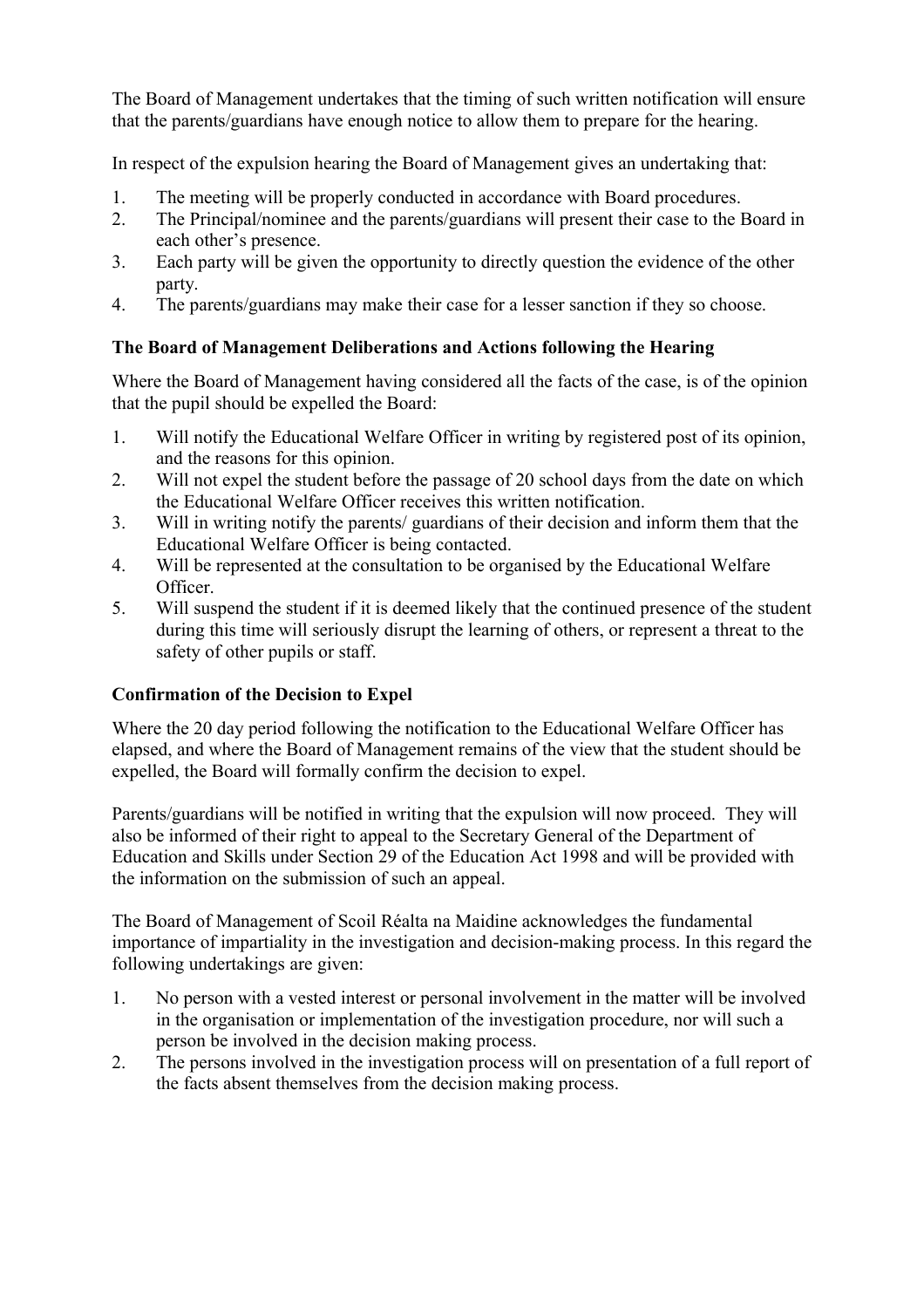# **Notification of a Child's Absence from School**

Parents/guardians should adhere to the following procedures when notifying the school of a pupil's absence:

- The school should be notified of the absence on the first day the pupil returns to school.
- The reason for the absence should be notified to the class teacher.
- The absence should be notified in writing by email, letter or using the school journal. A phone call is not sufficient.
- Details pertaining to the absence, such as duration and reason, should be provided.
- Significant absences caused by ill-health should be certified (i.e. absences longer than 10 days).

The school will inform the Educational Welfare Officer in writing where a child is suspended or expelled for 6 days or more, where the child has missed 20 days or more in a school year, where attendance is irregular and when the pupil is removed from the school register.

## **Records**

A standardised record system will be used to track an individual pupil's behaviour. Such records will contain:

- Incidents of misbehaviour.
- Interventions used to improve behaviour, including contact with parents/guardians or referral to other agencies.
- Evidence of improved behaviour.
- Any sanctions imposed and the reasons they were imposed.

Pupils will be told when a record is being made about their behaviour, and the reasons for keeping a record will be explained.

All records will be kept in accordance with the Data Protection Acts 1998 to 2018 and the EU General Data Personal Regulation (GDPR).

## **Success Criteria (by which the Policy will be judged)**

- Atmosphere of discipline within the school.
- Children are aware of school rules.
- Staff apply school rules.
- Growth in self-discipline.
- Co-operation between parents, teachers and pupils in maintaining the code.
- Comments or compliments on behaviour.
- Children working to the best of their ability.
- Class working to the best of their ability.
- Improvements in behaviour.

## **Monitoring and Review**

Each staff member is responsible for the implementation of the Code of Behaviour and Discipline and Anti-Bullying Policies. Within the classroom the teacher monitors his/her class. Teachers consider themselves responsible for the behaviour of children within sight or sound of them and respond to any instance of unacceptable behaviour. The Principal is